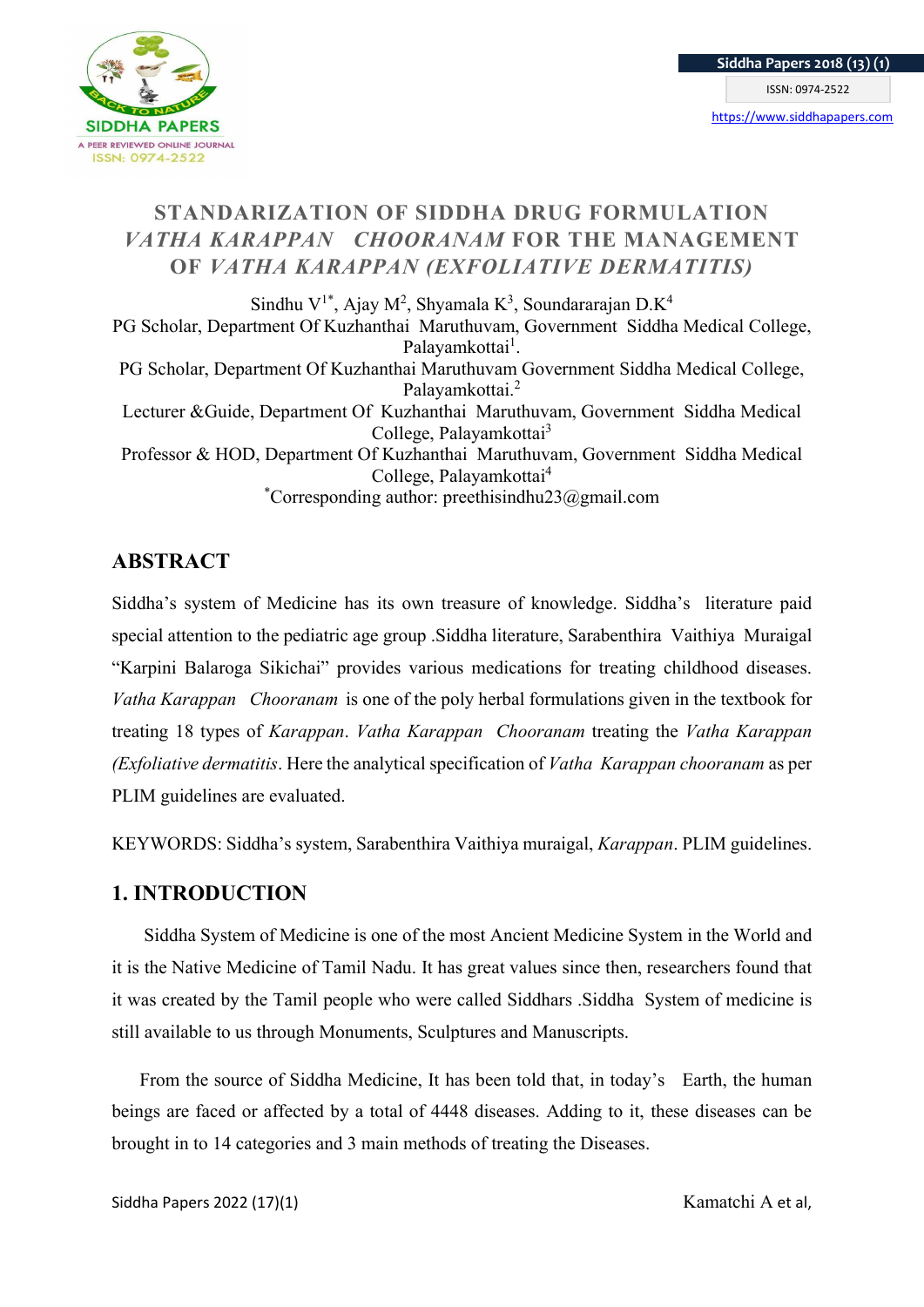To understand the knowledge of siddha, let us take one category .This is the first most category, which is called as paediatric age group, (From Birth of the Child to 12 Years of Age). It is told that diseases can attack in this particular phase. Out of this a main diseases is called as Karappan (Eczema).

Vatha Karappan (Exfoliative dermatitis) is the one of the 18 types of Karappan. Vatha karappan (Exfoliative dermatitis) is characterized by dryness, pain, burning sensation of the tongue, baby always cry rashes, crust, bleed and pus secretion from the rash, numbness and fever.

This diseases can happen to a child for the first four phases (*Varugai paruvam to thaala* paruvam). It is characterized by the symptoms of itching, Formulation of vesicles, oozing, crusting and scaling.

 The reasons for this cause are started as the meats, brinjal, tomato, rhizomes, pollens, tubers of vegetables, huge amount of intake Fish, Mutton and Unhygienic Food substance are also responsible for the diseases. *Vatha Karappan Chooranam<sup>(1)</sup>* is used for treating these symptoms and this *Chooranam* has been prepared by PLIM Guidelines<sup>(3)</sup>.

 This article can also be used as an initiative for research areas for identifying Physiochemical properties, Heavy Metals and Pesticides.

# 2.MATERIAL AND METHODS:

### 2.1 DRUG SELECTION:

The siddha formulation drug Vatha Karappan Chooranam<sup>(1)</sup> selected from the siddha Pediatric literature Sarabenthira Vaithiya Muraigal –Karpini Balaroga Sikichai<sup>(1)</sup> and this medication is indicated for treating skin disease called  $karappa^{(8)}$  (all 18 types).

# 2.2 INGREDIENTS OF VATHA KARAPPAN (EXFOLIATIVE DERMATITIS ) CHOORANAM

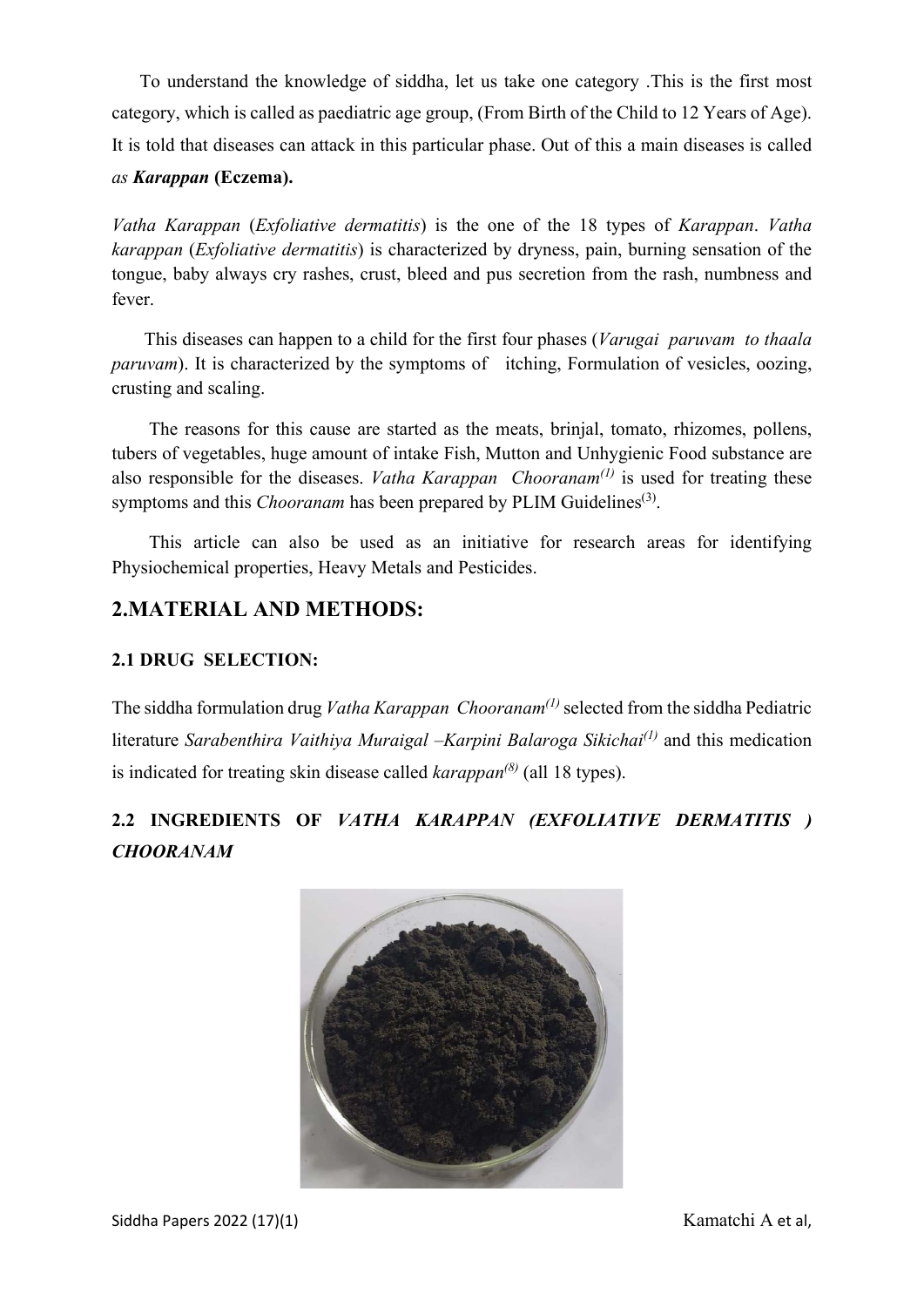This poly herbal formulation contains both fresh herbs and raw drugs and ingredients of the drug and its quantity are listed below in  $^{(2)}$ Table 1

| S.No | Name                    | <b>Botanical</b>              | Family        | Part used     | Quantity |
|------|-------------------------|-------------------------------|---------------|---------------|----------|
|      |                         | name                          |               |               |          |
| 1.   | Karugncheeragam         | Nigella sativa                | Ranunculaceae | Seed          | 35 grams |
| 2.   | Kirambu                 | Syzygium<br>aromaticum        | Acoraceae     | Root          | 35 grams |
| 3.   | Vasambu                 | <i>Acorus</i><br>calamus      | Myrsinaceae   | Flower<br>but | 35 grams |
| 4.   | Koogaineer              | <b>Maranta</b><br>arundinacea | Marantaceae   | Tuber         | 35 grams |
| 5.   | Elakkay                 | Elattaria<br>cardamomum       | Zingiberaceae | Fruit         | 35 grams |
| 6.   | Poothakarapan<br>pattai | <b>Sterculia</b><br>foetida   | Malvaceae     | <b>Bark</b>   | 35 grams |
| 7.   | Jaathipaththiri         | <i>Myristica</i><br>fragrans  | Myristicaceae | Aril          | 35 grams |
| 8.   | Amukkara kizangu        | Withania<br>somnifera         | Solanaceae    | Tuber         | 35 grams |

# TABLE 1

## 2.3 COLLECTION OF RAW DRUG:

The raw drugs were brought from a well reputed raw drugs store in Tirunelveli town.

## 2.4 IDENDIFICATION AND AUTHENTICATION OF THE DRUG:

The raw drugs were identified and authenticated by the Head of the Department of post graduate department of Gunapadam, Government Siddha Medical College, Palayamkottai. The sample of each raw drug is stored in the PG department of Gunapadam for the future reference.

## 2.5 PURIFICATION OF THE RAW DRUG:

Purification of raw drugs were done as per classical Siddha literature  $(9)$ .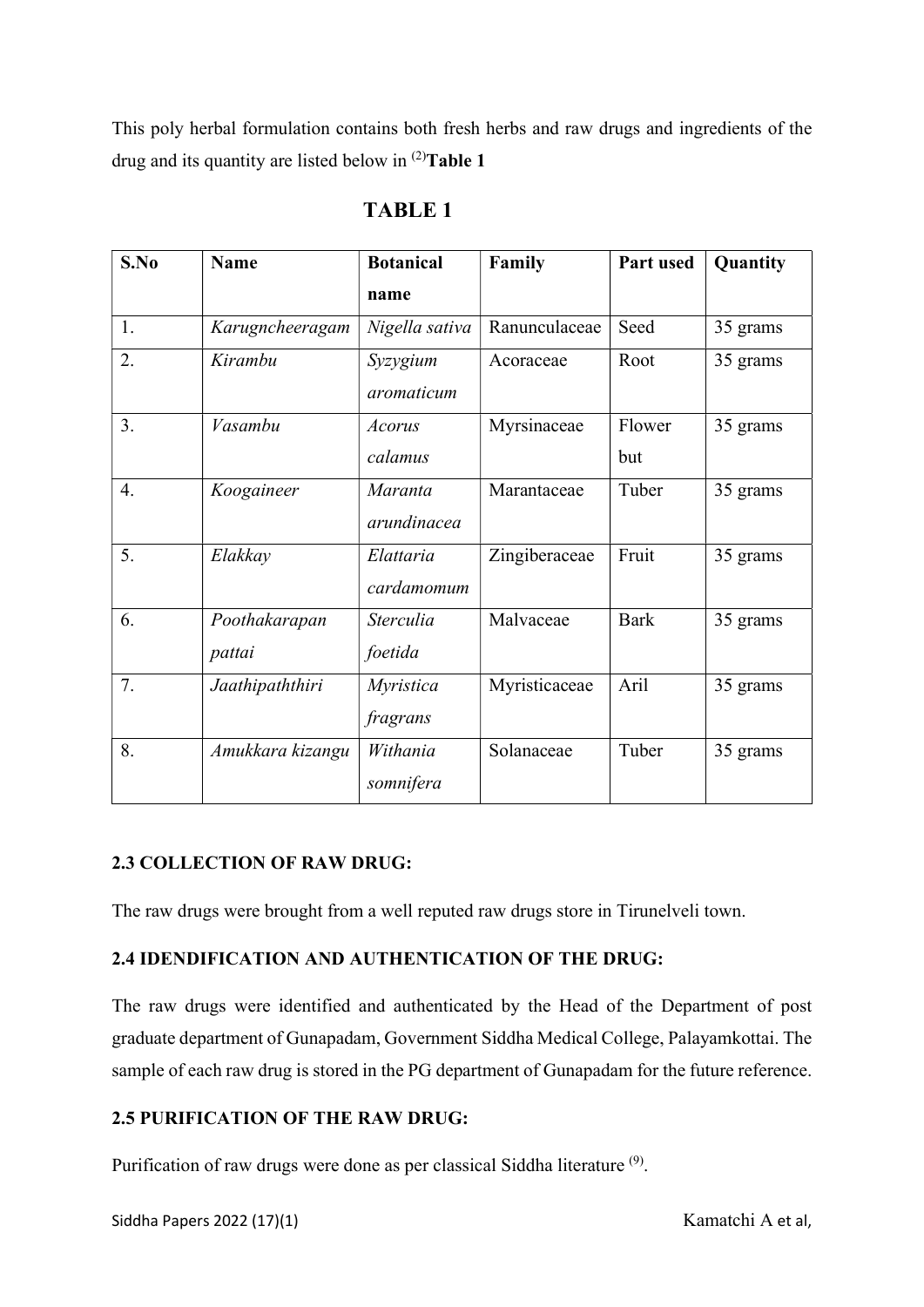# 2.6 PREPARATION OF THE TRIAL COMPOUND DRUG VATHA KARAPPAN CHOORANAM:

The above mentioned drugs are grinded into fine powder and sieved (Vasthrakaayam).Then the finely powdered drugs are mixed well and kept separated in a neat dry air tight container $(9)$ .

### 2.7 ADMINISTRATION OF THE DRUG:

From of the Medicine: Chooranam

Route of Administration: Oral

Dose: 500mg-1gram

Indication: Karappan

### 2.8 ORGANOLEPTIC CHARACTERS:

State, nature, Odor, Consistency, Flow Property, Appearance of the Drug and Solubility of the drug were noted. The Organoleptic character analysis was done by Noble Research Solutions Pvt.Ltd<sup>(3,4)</sup>., Chennai, India.

### 2.9 PHYSIOCHEMICAL ANALYSIS OF VATHA KARAPPAN CHOORANAM:

Physiochemical analysis studies of the powdered trial drugs have been done according to PLIM Guidelines for standardization and of Indian Medicine. The analysis such a loss on Drying. Determination of Total Ash, Water Soluble Ash, Acid Soluble Ash, water and alcohol soluble Extract. The analysis was done at Noble Research Solutions. Pvt. Ltd., Chennai, India. Each analysis is done three times and the mean value is calculated  $(3,4)$ 

### RESULTS AND DISCUSSION

### 3.1.1 SAMPLE DISCRIPTION:

# (TABLE 2)

| <b>State</b>  | Solid                    |
|---------------|--------------------------|
| <b>Nature</b> | Fine                     |
| Odor          | <b>Strongly Aromatic</b> |
| <b>Touch</b>  | Soft                     |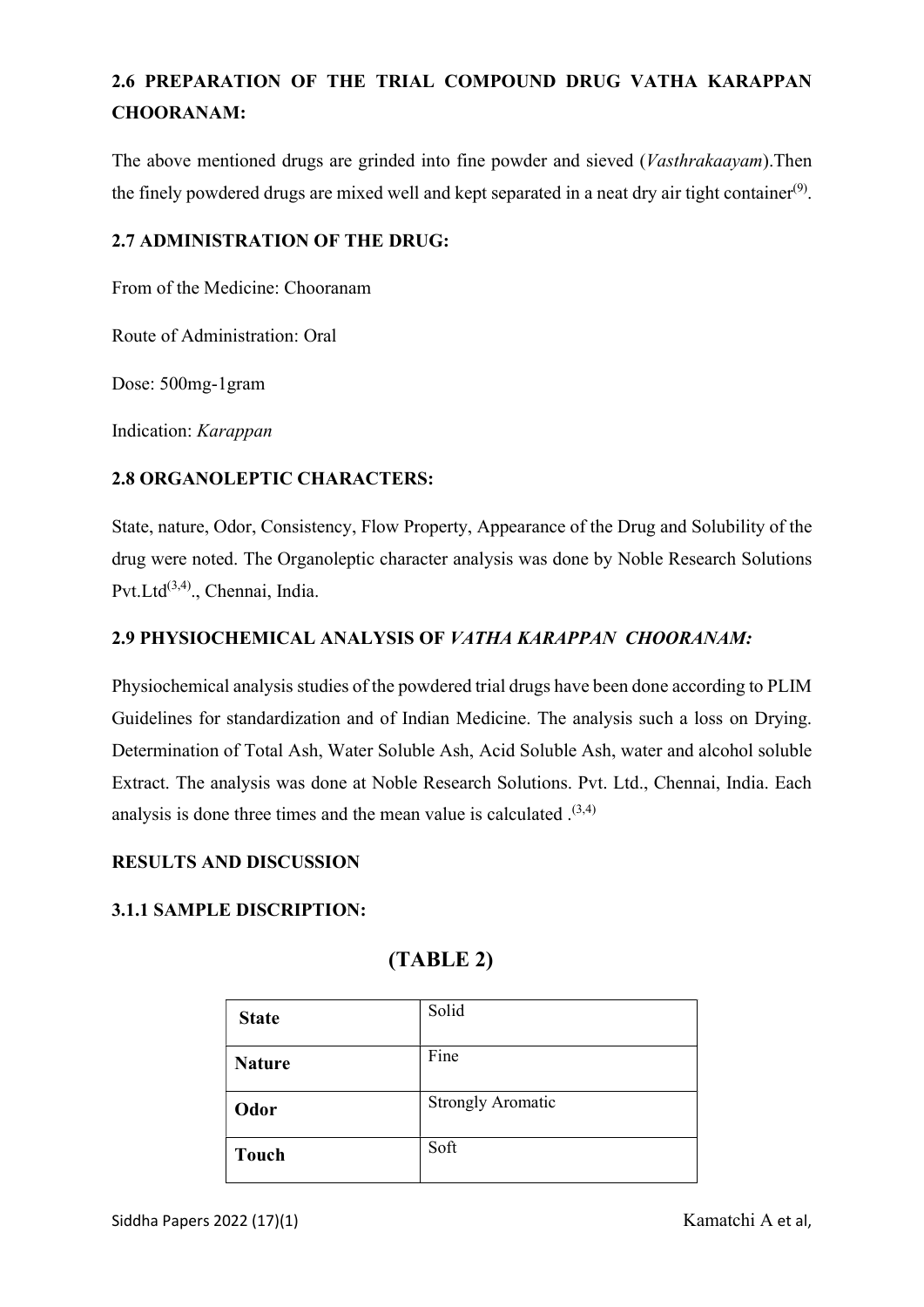| <b>Flow Property</b> | Non Free flowing |
|----------------------|------------------|
| Appearance           | <b>Blackish</b>  |

# 3.1.2 SOLUBILITY PROFILE

# (TABLE 3)

| S.No | <b>Solvent Used</b> | <b>Solubility / Dispersibility</b> |
|------|---------------------|------------------------------------|
|      | Chloroform          | Insoluble                          |
| 2.   | Ethanol             | Soluble                            |
| 3.   | Water               | Soluble                            |
| 4.   | Ethyl acetate       | Insoluble                          |
| 5.   | $DMSO^*$            | Soluble                            |

DSMO- Dimethylsulfoxide

Solubility is one of the important parameters to achieve desired concentration of drug in systemic circulation for achieving required pharmacological response. But poorly water soluble drugs often required high doses in order to reach the therapeutic plasma concentration of oral administration .But in researchers medicine, 3 had soluble property. It is valuable finding to our study.

### 3.1.3 PERCENTAGE LOSS ON DRYING

Test drug was accurately weighed in evaporating dish. The sample was dried at  $105^{\circ}$ C for 5 hours and then weighed.

### 3.1.4 DETERMINATION OF TOTAL ASH

Test drug was accurately weighed in silica dish and incinerated at the furnace a temperature 400 ºC until it turns white in color which indicates absence of carbon. Percentage of total ash will be calculated with reference to the weight of air-dried drug.

### 3.1.5. DETERMINATION OF ACID INSOLUBLE ASH

The ash obtained by total ash test will be boiled with 25 ml of dilute hydrochloric acid for 6mins. Then the insoluble matter is collected in crucible and will be washed with hot water and ignited to constant weight. Percentage of acid insoluble ash will be calculated with reference to the weight of air-dried ash.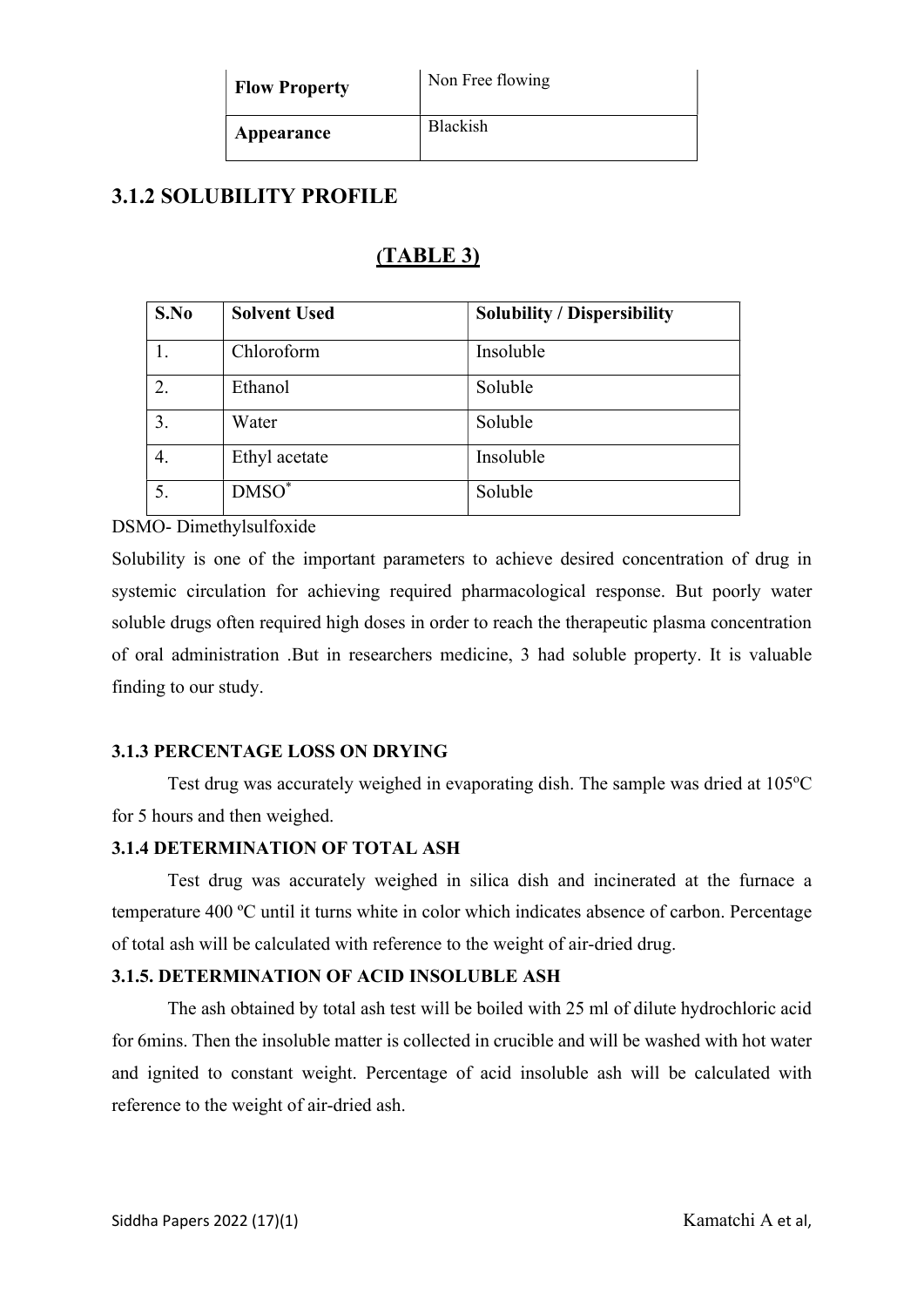### 3.1.6. DETERMINATION OF ALCOHOL SOLUBLE EXTRACTIVE

Test sample was macerated with 100 ml of Alcohol in a closed flask for twenty-four hours, shaking frequently during six hours and allowing it to stand for eighteen hours. Filter rapidly, taking precautions against loss of solvent, evaporate 25 ml of the filtrate to dryness in a tared flat bottomed shallow dish, and dry at 105ºC, to constant weight and weigh. Calculate the percentage of alcohol-soluble extractive with reference to the air-dried drug. $(3,4)$ 

#### 3.1.7 DETERMINATION OF WATER SOLUBLE EXTRACTIVE

Test sample was macerated with 100 ml of chloroform water in a closed flask for twenty-four hours, shaking frequently during six hours and allowing it to stand and for eighteen hours. Filter rapidly, taking precautions against loss of solvent, evaporate 25 ml of the filtrate to dryness in a tared flat bottomed shallow dish, and dry at 105ºC, to constant weight and weigh. Calculate the percentage of water-soluble extractive with reference to the air-dried  $\text{drug}^{(3,4)}$ .

| S. No | Parameter                                         | Mean $(n=3)$ SD   |
|-------|---------------------------------------------------|-------------------|
|       | <i>Loss on Drying at 105</i> $\degree$ C (%)      | $2.5 \pm 0.3$     |
| 2.    | Total Ash (%)                                     | $7.167 \pm 2.329$ |
| 3.    | Acid insoluble Ash (%)                            | $0.023 \pm 0.015$ |
| 4.    | <i>Water soluble Extractive <math>(\%)</math></i> | $21.5 \pm 1.1$    |
| 5.    | <b>Alcohol Soluble Extractive (%)</b>             | $12.9 \pm 1.572$  |

Table 4

The Ash value is useful in determining authenticity and purity of sample and also these values are important qualitative standards. The total ash value, acid insoluble ash, water soluble ash was found to be mean  $(n=3)SD$  is 7.167+2.329, 0.023+ 0.015, 21.5 + 1.1. This percentage clearly indicates that the Vatha Karappan Chooranam is best for drug action and effects. The water soluble extractive value plays an important role in evaluation of crude drug . Less extractive value indicates addition of exhausted material , adulteration or incorrect processing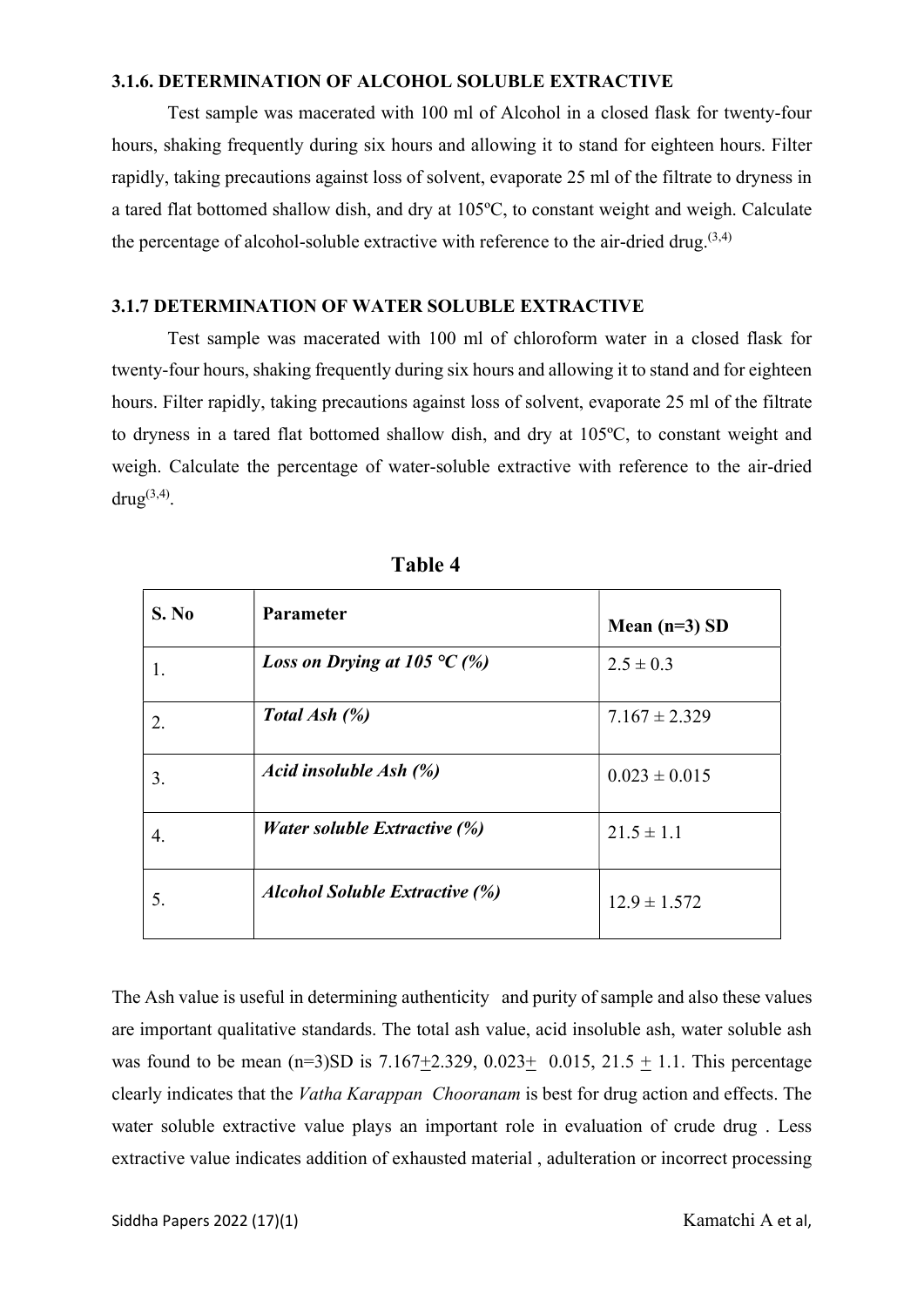during drying or storage .The alcohol –soluble extractive value was also indicate for the same purpose as the water soluble extractive value . The water soluble value proved to be higher than alcohol soluble extractive value. It was found to be 21.5+1.1. This shows that the constituents of the drug are more extracted and soluble in water as compared to alcohol. Moisture is one of the major factors responsible for the deterioration of the drugs and formulation. Low moisture content is always desirable for higher stability of drug. In researchers study had higher water soluble extractive value.

## 3.2 TEST FOR HEAVY METALS:

 Atomic Absorption Spectrometry (AAS) is a very common and reliable technique for detecting metals and metalloids in environmental samples. The total heavy metal content of the sample was performed by Atomic Absorption Spectrometry (AAS) Model AA 240 Series. In order to determination the heavy metals such as mercury, arsenic, lead and cadmium concentrations in the test item.

## Sample Digestion

 Test sample was digested with 1mol/L HCL for determination of arsenic and mercury. Similarly, for the determination of lead and cadmium the sample were digested with 1mol/L of HNO3. Standard reparation As & Hg- 100 ppm sample in 1mol/L HCL, Cd & Pb - 100 ppm sample in 1mol/L HNO3.

The analysis report is detailed in Table 5.

## Standard reparation:

As &Hg -100 ppm sample in 1 mol /L HCL

Cd & Pb -100 ppm sample in 1 mol  $/L$  HCL

## ( TABLE 5)

| <b>Name of the Heavy</b> | <b>Absorption Max</b> | <b>Result Analysis</b> | <b>Maximum Limit</b> |
|--------------------------|-----------------------|------------------------|----------------------|
| <b>Metal</b>             | A max                 |                        |                      |
| Lead                     | $217.0 \text{ nm}$    | 0.56 PPM               | $10$ ppm             |
| Arsenic                  | 193.7 nm              | <b>BDL</b>             | 3 ppm                |
| Cadmium                  | 228.8 nm              | <b>BDL</b>             | $0.3$ ppm            |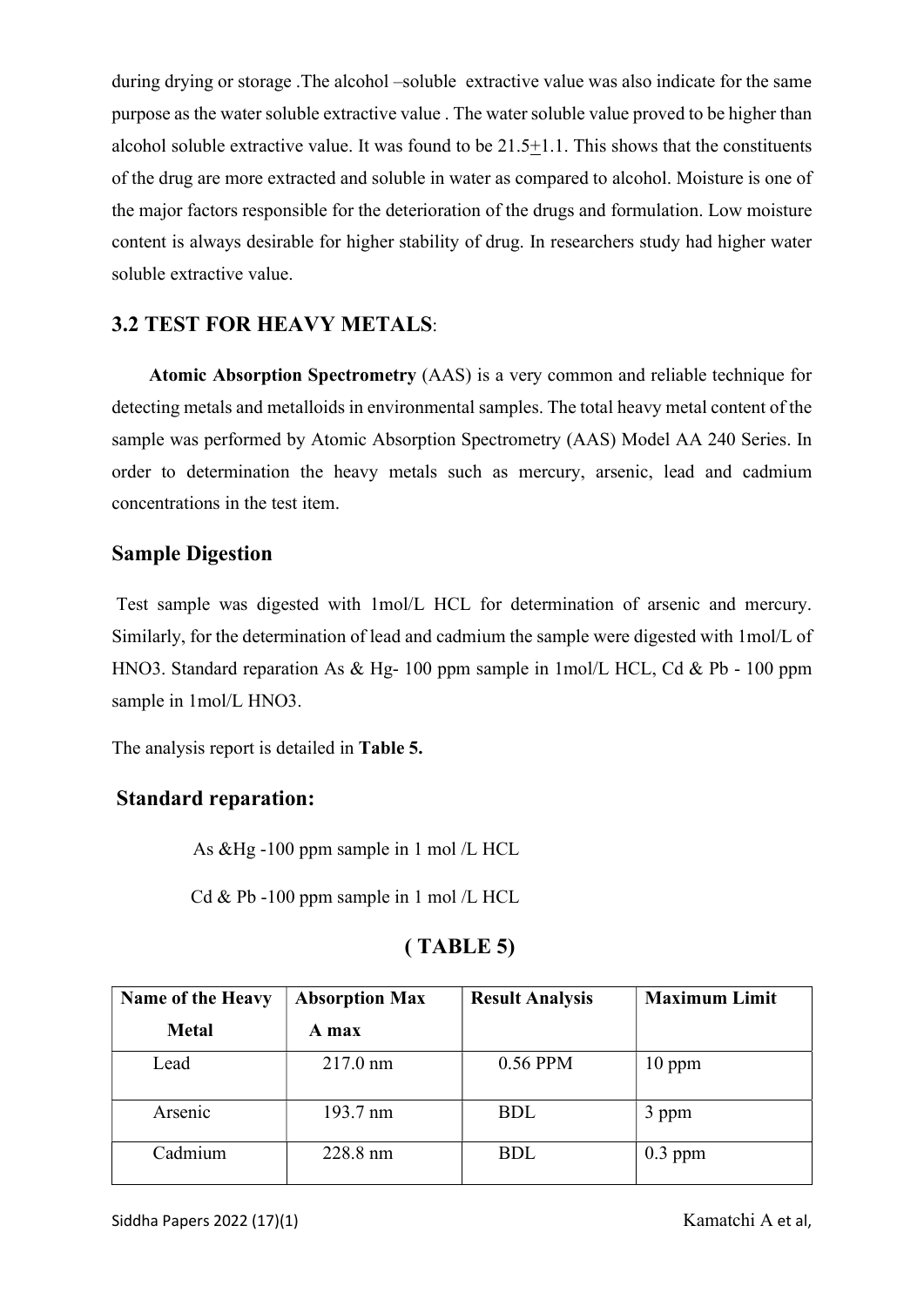| Mei<br>`vui | $\cap$ $\cap$<br>$\sim$<br>шц<br>____ | 'N | $\cdots$<br>1111<br><br>. . |
|-------------|---------------------------------------|----|-----------------------------|
|             |                                       |    |                             |

### BDL-Below Detection Limit

Heavy metals concentration in Chooranam was determined using atomic absorption spectroscopy and results obtained were tabulated in<sup>(6)</sup> table 5 Maximum concentration of Mercury was found in 1PPM and minimum concentration was found in 0.12 PPM. Mercury was not detected in *Vatha karappan Chooranam*. Maximum concentration of Cadmium was found in 0.3 PPM and Below Density Level of Vatha Karappan choranam .Maximum concentration level of Arsenic was found in 3PPM and below density level of Vatha Karappan Chooranam. Maximum concentration of Lead 10PPM and minimum concentration was found in 0.56 PPM. Lead was not detected in vatha karaapan chooranam. Proper guidance must be provided by the regulating authorities for the safety and efficacy of vatha karappan *chooranam*  $^{(1)}$ during the usage  $^{(6)}$ .

## 3.3 PESTICIDE RESIDUE:

Test sample were extracted with acetone and followed by homogenization for brief period.

Further filtration was allowed and subsequent addition of acetone to the test mixture. Heating of test sample was performed using a rotary evaporator at a temperature not exceeding 40ºC until the solvent has almost completely evaporated. To the residue add a few milliliters of toluene and heat again until the acetone is completely removed. Resultant residue will be dissolved using toluene and filtered through membrane filter. Result analysis of drug detailed in Table 6 and it showed that there were no traces of pesticides residues such as Organo chlorine, Organo phosphorus, Organo carbamates and phrethroids in the sample provided for analysis.

| <b>Pesticide Residue</b>  | <b>Sample VTKC</b> | <b>AYUSH Limit (mg/kg)</b> |
|---------------------------|--------------------|----------------------------|
| <b>Chlorine</b><br>Organo |                    |                            |
| <b>Pesiticides</b>        |                    |                            |
| Alpha BHC                 | <b>BQL</b>         | $0.1 \text{ mg/kg}$        |
| Beta<br><b>BHC</b>        | <b>BQL</b>         | $0.1 \text{ mg/kg}$        |
| Gamma BHC                 | <b>BQL</b>         | $0.1 \text{ mg/kg}$        |

TABLE 6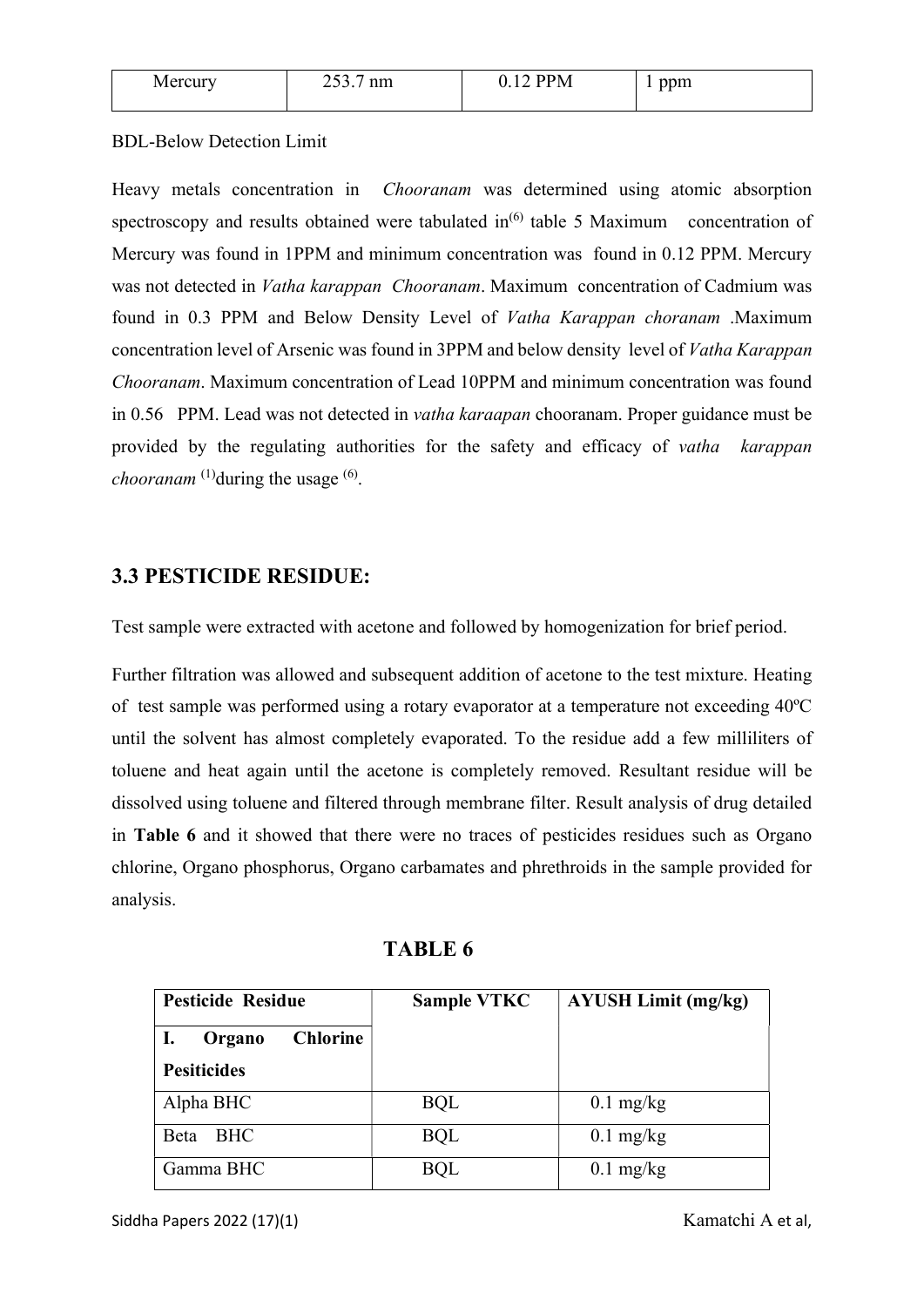| Delta BHC                     | <b>BQL</b> | $0.1$ mg/kg         |
|-------------------------------|------------|---------------------|
| <b>DDT</b>                    | <b>BQL</b> | 1mg/kg              |
| Endosulphan                   | <b>BQL</b> | $3 \text{ mg/kg}$   |
| II. Organo Phosphorus         |            |                     |
| <b>Pesticides</b>             |            |                     |
| Malathion                     | <b>BQL</b> | $1 \text{ mg/kg}$   |
| Chlorpyriphos                 | <b>BQL</b> | $0.2 \text{ mg/kg}$ |
| Dichlorovos                   | <b>BQL</b> | $1 \text{ mg/kg}$   |
| <b>III.Organo Carbamates.</b> |            |                     |
| Carbofuran                    | <b>BQL</b> | $0.1$ mg/kg         |
| <b>IV.</b> Pyrethroid         |            |                     |
| Cypermethrin                  | <b>BQL</b> | $1 \text{ mg/kg}$   |

### BQL- Below Quantification Limit.

This study showed that there were no traces of pesticides residues. This mission of present research is to help find indigenous solutions to these problems<sup>(7)</sup>. This is only possible to aware the negative effects of pesticide residues on human health<sup> $(7)$ </sup>.

# CONCLUSION:

Vatha karappan chooranam<sup>(1)</sup> shows the satisfactory results for standardizing the drug on the evaluation of analytical specifications of the chooranam as the PLIM guidelines<sup>(3,4)</sup>. It provide information about the safety and quality of the drug. Evaluation of those analytical parameters with the help of modern analytical tools widen the acceptance and scope of the siddha drugs. The information collected in this study will be helpful to analyze other siddha formulations.